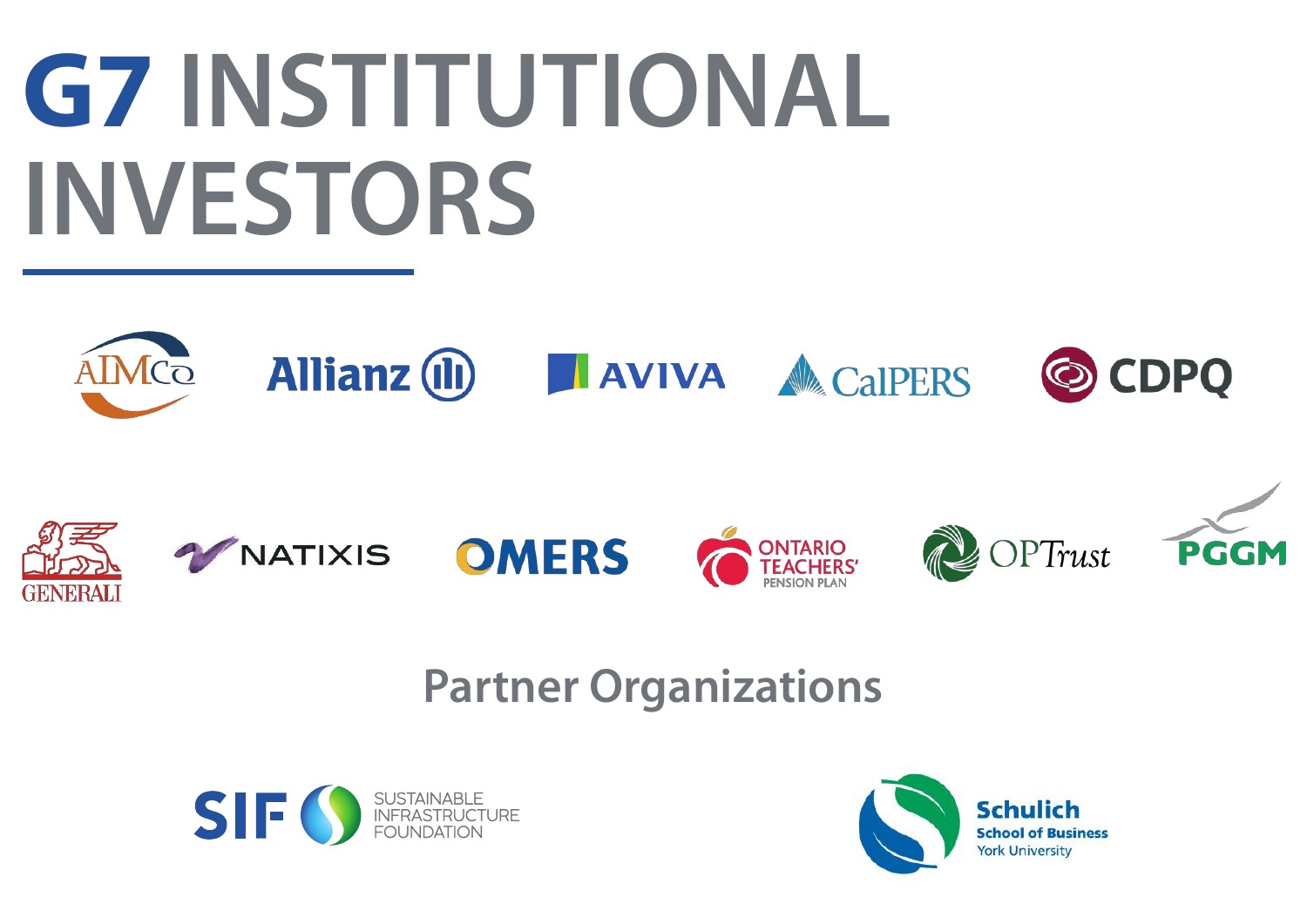## **Ministers and G7 Institutional Investors Announce Global Development Initiative in Toronto on June 6th 2018.**

**Canadian Finance Minister Bill Morneau, Environment Minister Catherine McKenna and a group of global institutional investors,** led by Caisse de dépôt et placement du Québec (CDPQ) and Ontario Teachers' Pension Plan (Ontario Teachers') held a press conference in Toronto, where they announced the **G7 Infrastructure Fellowship program**, a project to advance key G7 objectives. The initiative aims to strengthen capacity in infrastructure development and financing in emerging and frontier economies. The 3-month internship will be provided to an initial cohort of 12-15 public-sector infrastructure managers with world's leading investors participating in the initiative.

As a partner of the **G7 Infrastructure Fellowship program, SIF** will sit on the advisory committee of the Fellowship program, and assist in the identification of Fellowship candidates. **SIF** will make **SOURCE** available for the program, which will bridge the academic and practical components of the program and help manage all the capacity building activities of the initiative in a single IT environment. The participants will be trained on the SOURCE platform using case studies developed in liaison with partner institutions, which will give them a practical tool to replicate and implement the best practices learned as part of the program, and remain connected with the requirements of long-term investors.

## See the full press release here

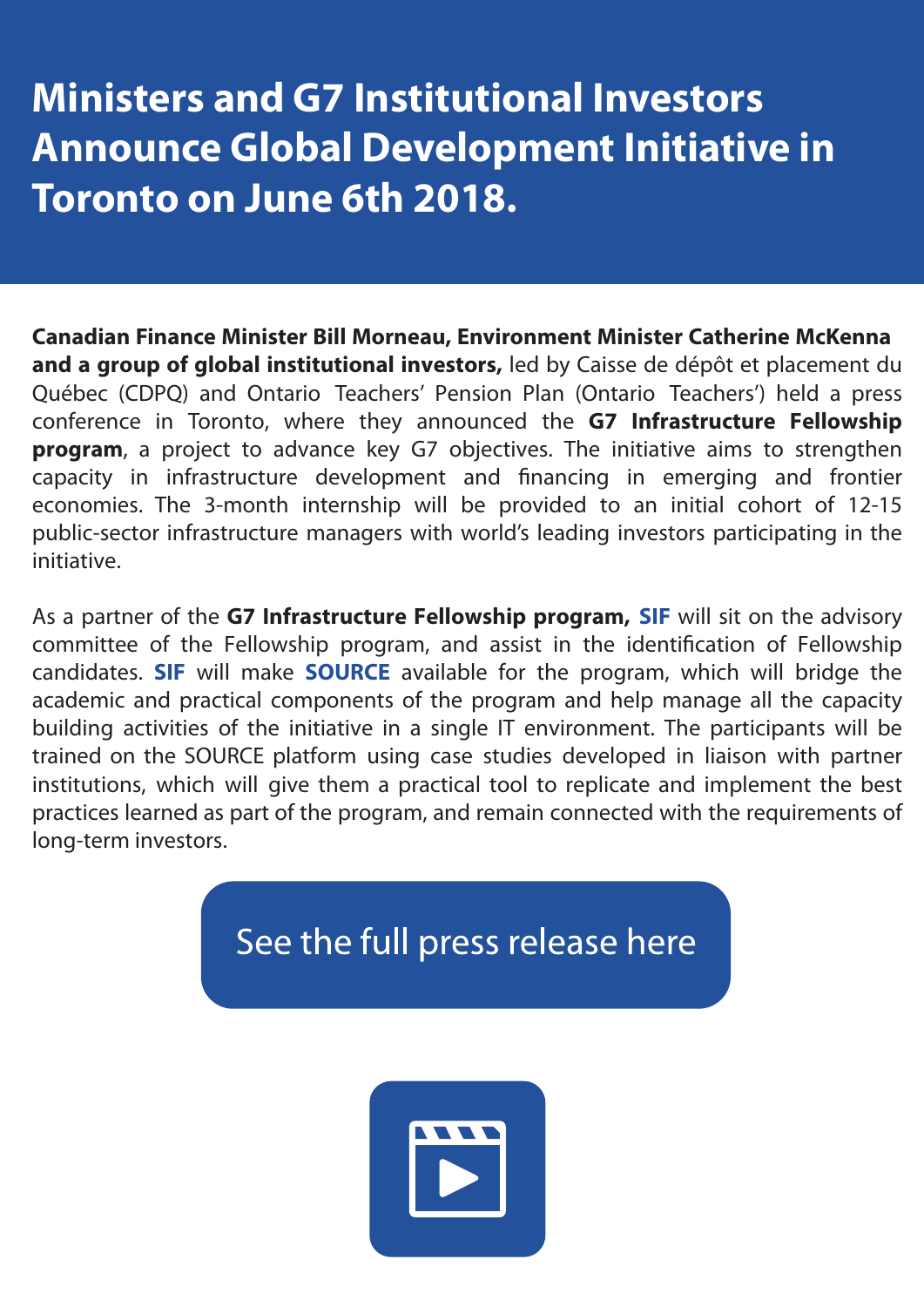

"The Infrastructure Fellowship Program will rely on curriculum from York University Schulich School of Business that has specifically opened and launched a real estate and infrastructure faculty, and of course a training on a leading infrastructure platform from the Sustainable Infrastructure Foundation".

*Ontario Teachers' Pension Plan CEO Ron Mock.*





*Natixis Investment Managers CEO Jean Raby*



"As long-term investors, we know that our returns are affected by the health and strength of countries where we invest. In many ways, our performance is tied to their growth and development. What we're announcing today is a way to demonstrate the potential of collaboration. By working together as a group of funds in three specific areas, we seek to have greater impact and a more lasting effect,"

*Michael Sabia, President and CEO of CDPQ.*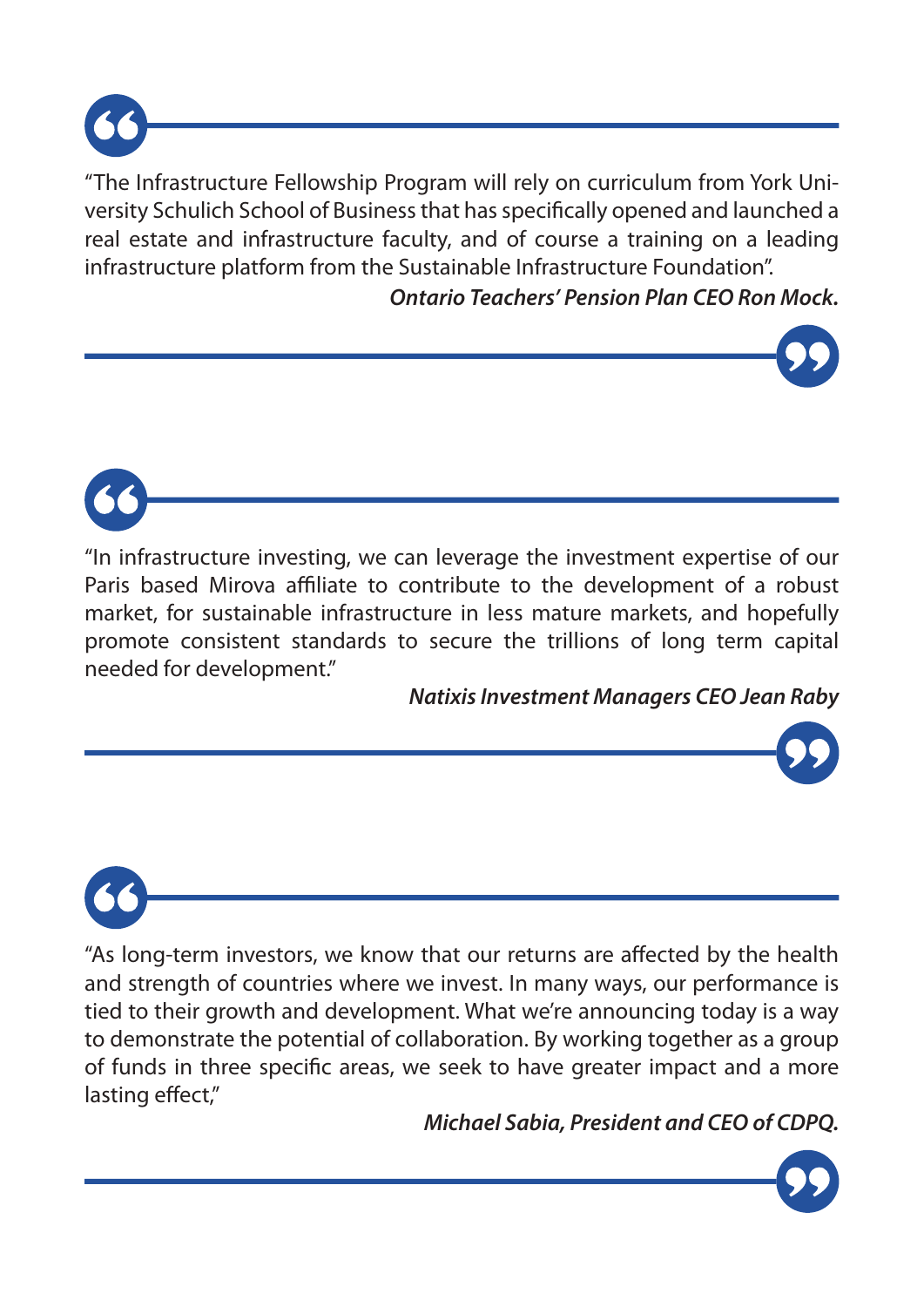## **The G7 initiative on Twitter**

#### **Canada Mission UN @ @CanadaUN . 4h**

As part of  $\blacktriangleright$ 's @g7 presidency & @blanchardCanada's leadership on #SDGFinancing, Canada launched the #G7 Institutional Investors Leadership Initiatives, led by @OtppInfo & @LaCDPQ, today, for private sector investment for international development.





Marc-Andre Blanchard, G7 Canada, courtenay rattray and 7 others

#### OTPP @OtppInfo · 6h

CEO Ron Mock with @Bill Morneau @ec minister and leaders from #G7 investors announcing a new initiative that aims to address the infrastructure gap, gender inequality and climate change





### **BNN Bloomberg © @BNNBloomberg · 6h**

Caisse, Ontario Teachers' unveil G7 investor alliance on climate change, infrastructure fw.to/QsGI8GO

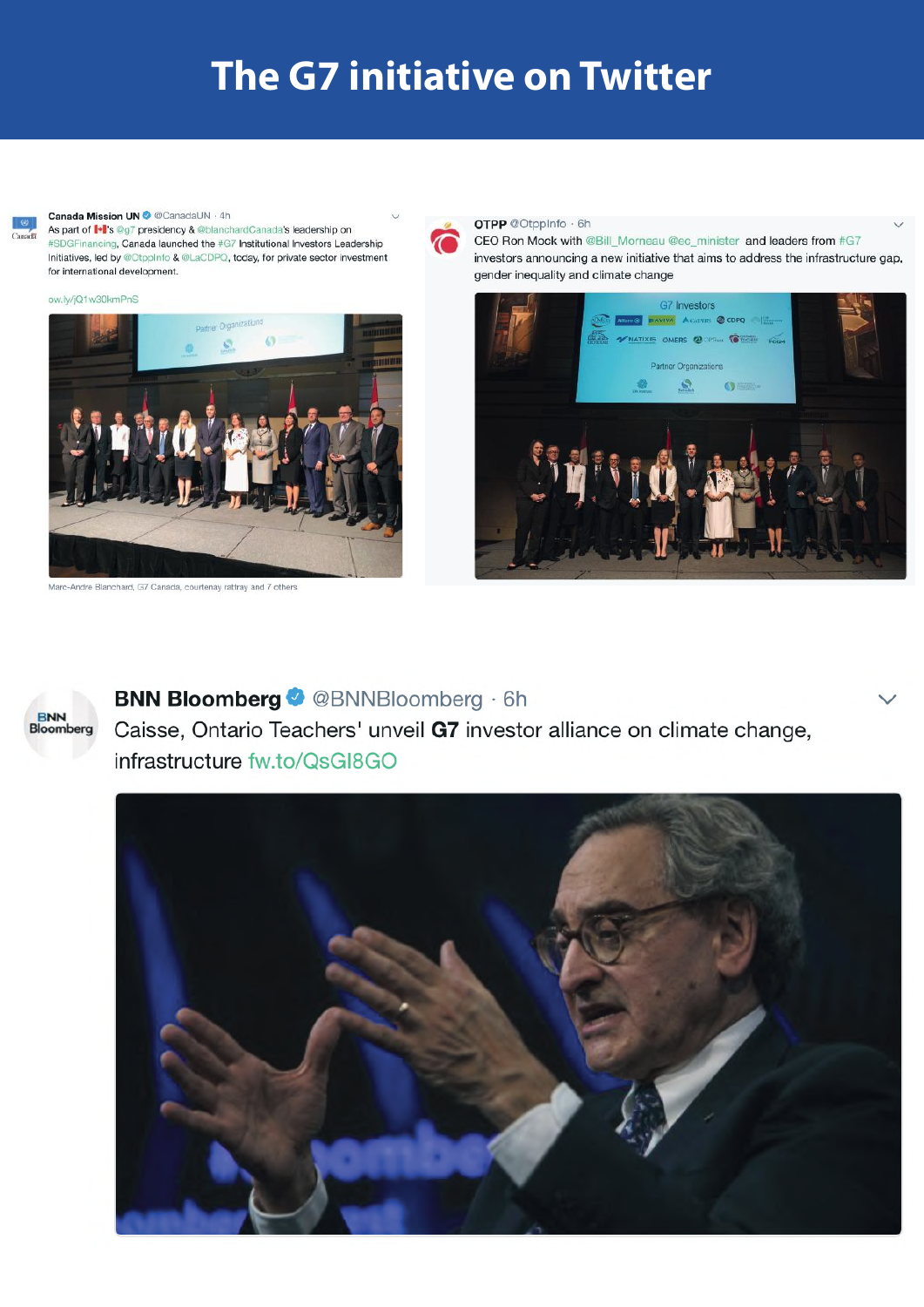

#### CDPQ @LaCDPQ · 7h

Global investors coming together to make a difference...for #infrastructure...for #women...for #climat iglobalinitiatives.com/en





OPTrust @OPTrust - 8h





### **Canada Mission UN** @ CanadaUN · 5h

The world needs to invest \$3.3 trillion in #infrastructure annually through 2030 to keep pace with projected growth.

The #G7 Investors Global Initiatives will launch a fellowship public-sector infrastructure managers in emerging and frontier markets to increase expertise.